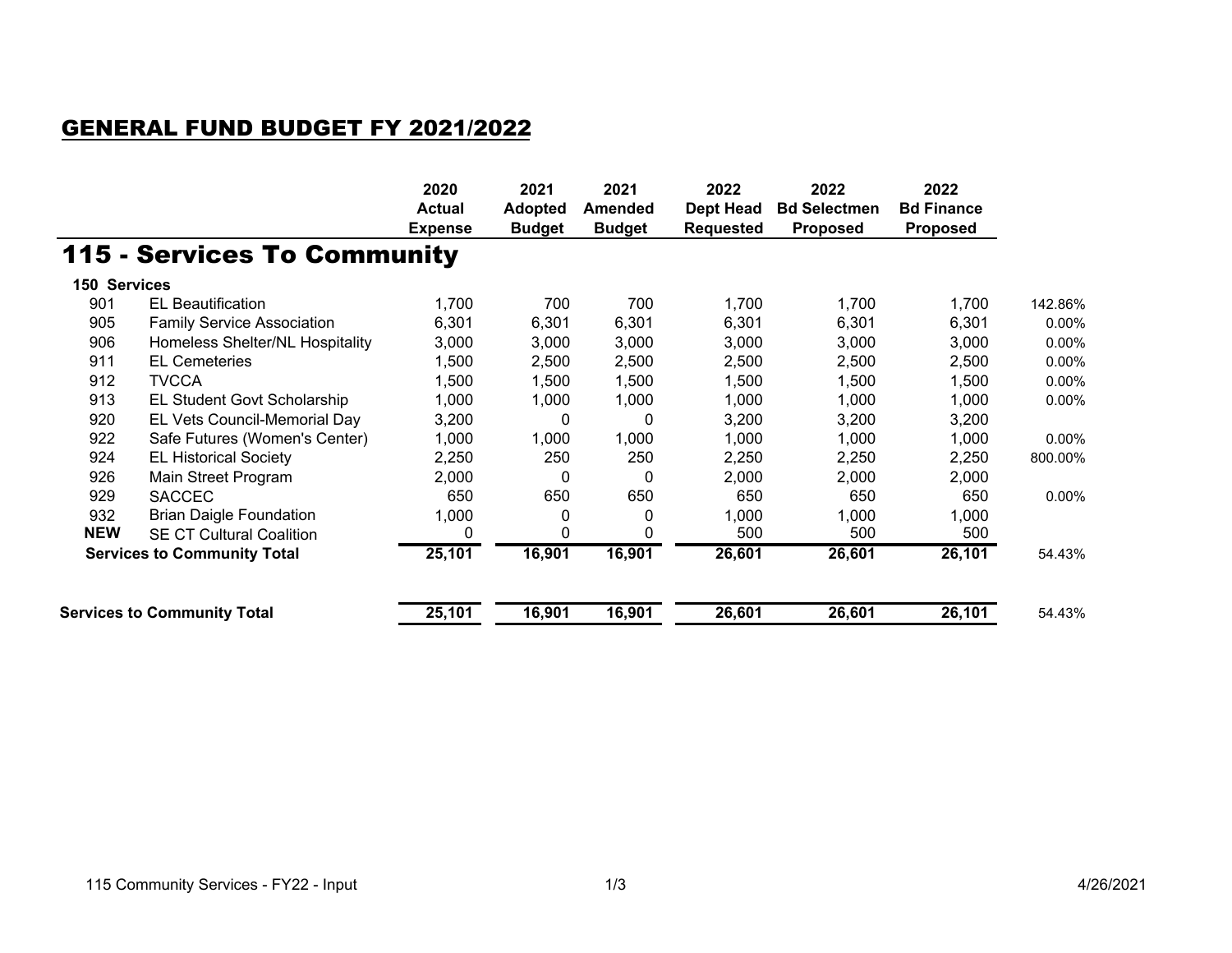## **Department Total 26,601**

TOWN OF EAST LYME

## FY 2021/2022

| Dept No.<br><b>Dept Name</b> | <b>Serv to Community</b>                | 115                    | <b>Budget Input</b><br>26-Apr-21                                                                                                                                                                                                                                                                                                                                                                               |  |  |
|------------------------------|-----------------------------------------|------------------------|----------------------------------------------------------------------------------------------------------------------------------------------------------------------------------------------------------------------------------------------------------------------------------------------------------------------------------------------------------------------------------------------------------------|--|--|
| Acct.                        | <b>Account</b><br><b>Description</b>    | 21/22<br><b>Budget</b> | <b>Supporting Description of Activity</b>                                                                                                                                                                                                                                                                                                                                                                      |  |  |
|                              | <b>150 Services to Community</b>        |                        |                                                                                                                                                                                                                                                                                                                                                                                                                |  |  |
| 901                          | <b>EL Beautification</b>                | 1,700                  | Funding is used for planters around town. Flowers for the spring, summer, fall and Christmas<br>seasons. The committee meets January through October. Restore to 6/30/20 support.                                                                                                                                                                                                                              |  |  |
| 905                          | <b>Family Service</b><br>Association    | 6,301                  | The agency (UCFS Healthcare) provides East Lyme residents in need with health care services<br>which include behavioral health services, dental care, primary medical care and women's health<br>care. During the 2019/20 year UCFS provided 1,354 visits to 143 East Lyme residents for a cost<br>valued at \$211,988. The agency requested \$21,835, however, we maintained historical amount of<br>\$6,301. |  |  |
| 906                          | Homeless Shelter/NL<br>Hospitality      | 3,000                  | During the 2008/09 fiscal year, the Boards began to support this facility. Provides a regional<br>resource for homeless neighbors including an overnight emergency shelter and a daytime hospitality<br>center that helps link people to needed services. The agency requested we contribute \$3,500,<br>however, we are maintaining our \$3,000 amount.                                                       |  |  |
| 911                          | <b>El Cemeteries</b>                    | 2,500                  | Funding request is to preserve the Historic Cemeteries located throughout town. See attached<br>correspondence from the agency highlighting additional work they were able to accomplish with the<br>additional funding.                                                                                                                                                                                       |  |  |
| 912                          | <b>TVCCA</b>                            | 1,500                  | Agency provides various types of services to East Lyme residents. A report of the services provided<br>to East Lyme residents for the period ending 9/30/20 is attached. Maintain level of funding.                                                                                                                                                                                                            |  |  |
| 913                          | <b>EL Student Govt</b><br>Scholarship   | 1,000                  | Scholarship funding provided to the East Lyme Scholarship Association to be awarded go a student<br>pursuing a public service career college path.                                                                                                                                                                                                                                                             |  |  |
| 920                          | EL Vets Council-<br><b>Memorial Day</b> | 3,200                  | Grant subsidy to the East Lyme Veterans Council for Memorial Day parade. Restore to 6/30/20<br>support.                                                                                                                                                                                                                                                                                                        |  |  |